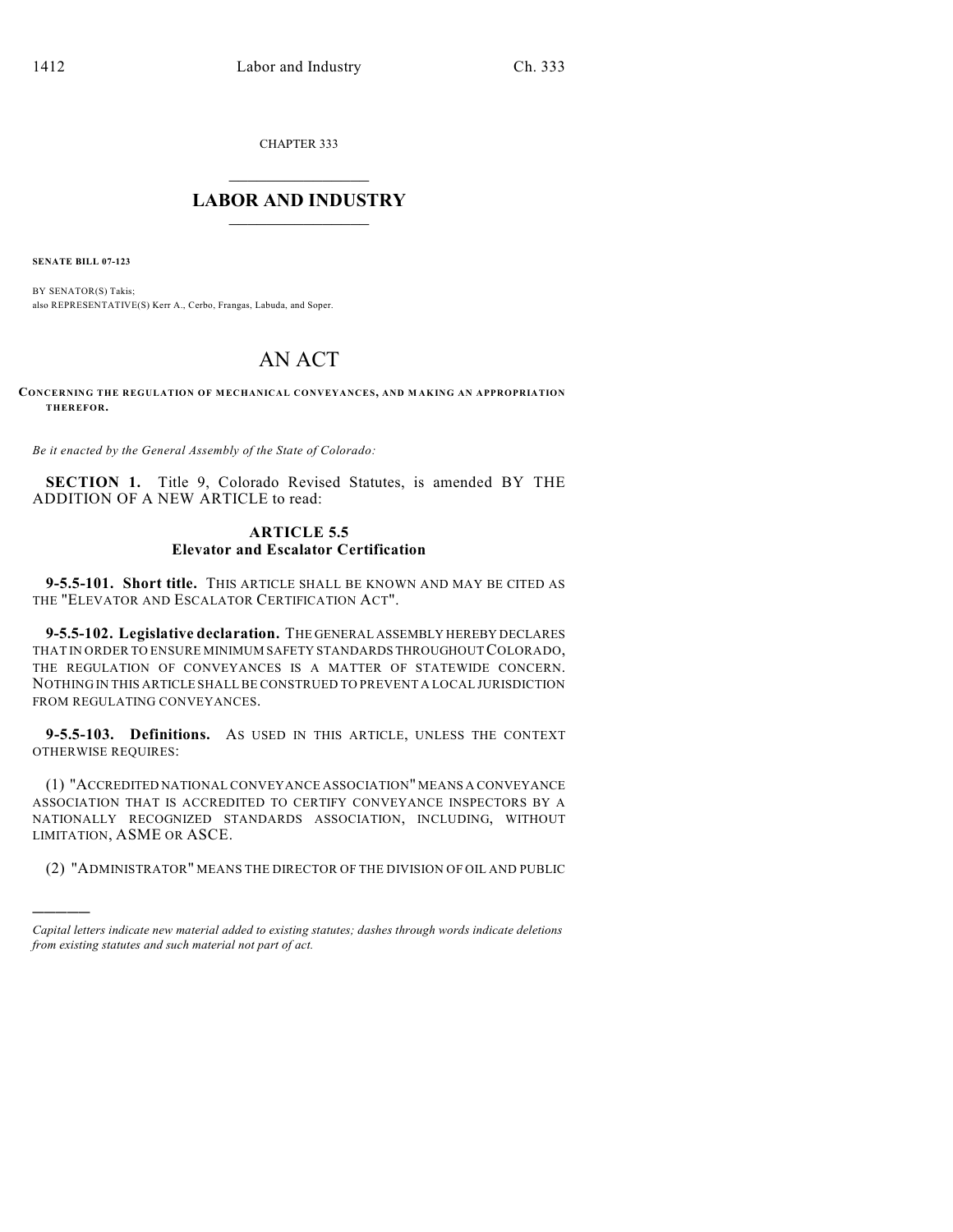SAFETY WITHIN THE DEPARTMENT OF LABOR AND EMPLOYMENT OR THE DIRECTOR'S DESIGNEE.

(3) "APPROVED LOCAL JURISDICTION" MEANS A LOCAL JURISDICTION THAT HAS BEEN APPROVED BY THE ADMINISTRATOR PURSUANT TO SECTION 9-5.5-112.

(4) "ASCE" MEANS THE AMERICAN SOCIETY OF CIVIL ENGINEERS OR ITS SUCCESSOR.

(5) "ASCE 21" MEANS THE AMERICAN SOCIETY OF CIVIL ENGINEERS AUTOMATED PEOPLE MOVER STANDARDS PUBLISHED AS "ASCE STANDARD NUMBER ASCE 21-96" AS AMENDED BY ASCE.

(6) "ASME" MEANS THE AMERICAN SOCIETY OF MECHANICAL ENGINEERS OR ITS SUCCESSOR.

(7) "ASME A17.1" MEANS THE SAFETY CODE FOR ELEVATORS AND ESCALATORS PUBLISHED AS "A17.1 - 2000 SAFETY CODE FOR ELEVATORS AND ESCALATORS" AS AMENDED BY ASME INTERNATIONAL.

(8) "ASME A17.3" MEANS THE SAFETY CODE FOR ELEVATORS AND ESCALATORS PUBLISHED AS "A17.3 - 2002 SAFETY CODE FOR EXISTING ELEVATORS AND ESCALATORS" AS AMENDED BY ASME INTERNATIONAL.

(9) "ASME A18.1" MEANS THE SAFETY CODE FOR ELEVATORS AND ESCALATORS PUBLISHED AS "A18.1 - 2003 SAFETY STANDARD FOR PLATFORM LIFTS AND STAIRWAY CHAIRLIFTS" AS AMENDED BY ASME INTERNATIONAL.

(10) "CERTIFICATE OF OPERATION" MEANS A DOCUMENT ISSUED BY THE ADMINISTRATOR OR AN APPROVED LOCAL JURISDICTION FOR A CONVEYANCE INDICATING THAT THE CONVEYANCE HAS BEEN INSPECTED BY A THIRD-PARTY LICENSED CONVEYANCE INSPECTOR AND APPROVED UNDER THIS ARTICLE.

(11) "CONVEYANCE" MEANS A MECHANICAL DEVICE TO WHICH THIS ARTICLE APPLIES PURSUANT TO SECTION 9-5.5-104.

(12) "CONVEYANCE CONTRACTOR" MEANS A PERSON WHO ENGAGES IN THE BUSINESS OF ERECTING, CONSTRUCTING, INSTALLING, ALTERING, SERVICING, REPAIRING, OR MAINTAINING CONVEYANCES.

(13) "CONVEYANCE HELPER OR APPRENTICE" MEANS A PERSON WHO WORKS UNDER THE GENERAL DIRECTION OF A CERTIFIED CONVEYANCE MECHANIC.

(14) "CONVEYANCE MECHANIC" MEANS A PERSON WHO ERECTS, CONSTRUCTS, INSTALLS, ALTERS, SERVICES, REPAIRS, OR MAINTAINS CONVEYANCES.

(15) "DORMANT CONVEYANCE" MEANS A CONVEYANCE THAT HAS BEEN TEMPORARILY PLACED OUT OF SERVICE.

(16) "LICENSEE" MEANS A PERSON WHO IS LICENSED AS A CONVEYANCE CONTRACTOR, CONVEYANCE MECHANIC, OR CONVEYANCE INSPECTOR PURSUANT TO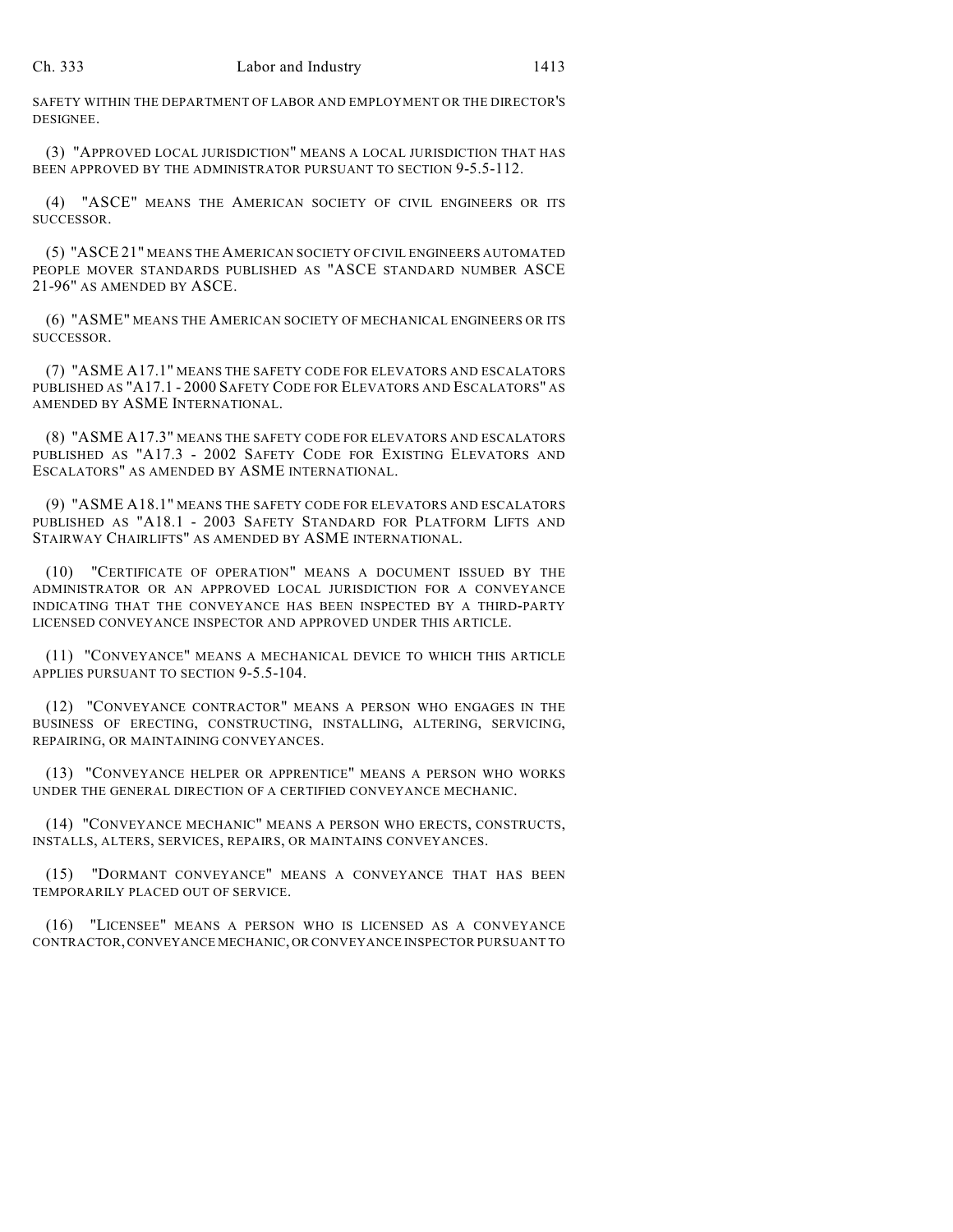THIS ARTICLE.

(17) "LOCAL JURISDICTION" MEANS A CITY, COUNTY, OR CITY AND COUNTY OR ANY AGENT THEREOF.

(18) "PRIVATE RESIDENCE" MEANS A SEPARATE DWELLING, OR A SEPARATE APARTMENT IN A MULTIPLE-APARTMENT DWELLING, THAT IS OCCUPIED BY MEMBERS OF A SINGLE-FAMILY UNIT.

(19) "SINGLE-FAMILY RESIDENCE" MEANS A PRIVATE RESIDENCE THAT IS A SEPARATE BUILDING OR AN INDIVIDUAL RESIDENCE THAT IS PART OF A ROW OF RESIDENCES JOINED BY COMMON SIDEWALLS.

(20) "THIRD-PARTY CONVEYANCE INSPECTOR" MEANS A DISINTERESTED CONVEYANCE INSPECTOR WHO IS RETAINED TO INSPECT A CONVEYANCE BUT IS NOT EMPLOYED BY OR AFFILIATED WITH THE OWNER OF THE CONVEYANCE NOR THE CONVEYANCE MECHANIC WHOSE REPAIR, ALTERATION, OR INSTALLATION IS BEING INSPECTED.

**9-5.5-104. Scope.** (1) EXCEPT AS PROVIDED IN SUBSECTION (2) OF THIS SECTION, THIS ARTICLE SHALL APPLY TO THE DESIGN, CONSTRUCTION, OPERATION, INSPECTION, TESTING, MAINTENANCE, ALTERATION, AND REPAIR OF THE FOLLOWING EQUIPMENT:

(a) HOISTING AND LOWERING MECHANISMS EQUIPPED WITH A CAR OR PLATFORM THAT MOVES BETWEEN TWO OR MORE LANDINGS. SUCH EQUIPMENT INCLUDES, BUT IS NOT LIMITED TO, ELEVATORS AND PLATFORM LIFTS, PERSONNEL HOISTS, STAIRWAY CHAIR LIFTS, AND DUMBWAITERS.

(b) POWER-DRIVEN STAIRWAYS AND WALKWAYS FOR CARRYING PERSONS BETWEEN LANDINGS. SUCH EQUIPMENT INCLUDES, BUT IS NOT LIMITED TO, ESCALATORS AND MOVING WALKS.

(c) AUTOMATED PEOPLE MOVERS AS DEFINED IN ASCE 21.

(2) THIS ARTICLE SHALL NOT APPLY TO THE FOLLOWING:

(a) MATERIAL HOISTS;

(b) MANLIFTS;

(c) MOBILE SCAFFOLDS, TOWERS, AND PLATFORMS;

(d) POWERED PLATFORMS AND EQUIPMENT FOR EXTERIOR AND INTERIOR MAINTENANCE;

(e) CONVEYORS AND RELATED EQUIPMENT;

(f) CRANES, DERRICKS, HOISTS, HOOKS, JACKS, AND SLINGS;

(g) INDUSTRIAL TRUCKS WITHIN THE SCOPE OF ASME PUBLICATION B56;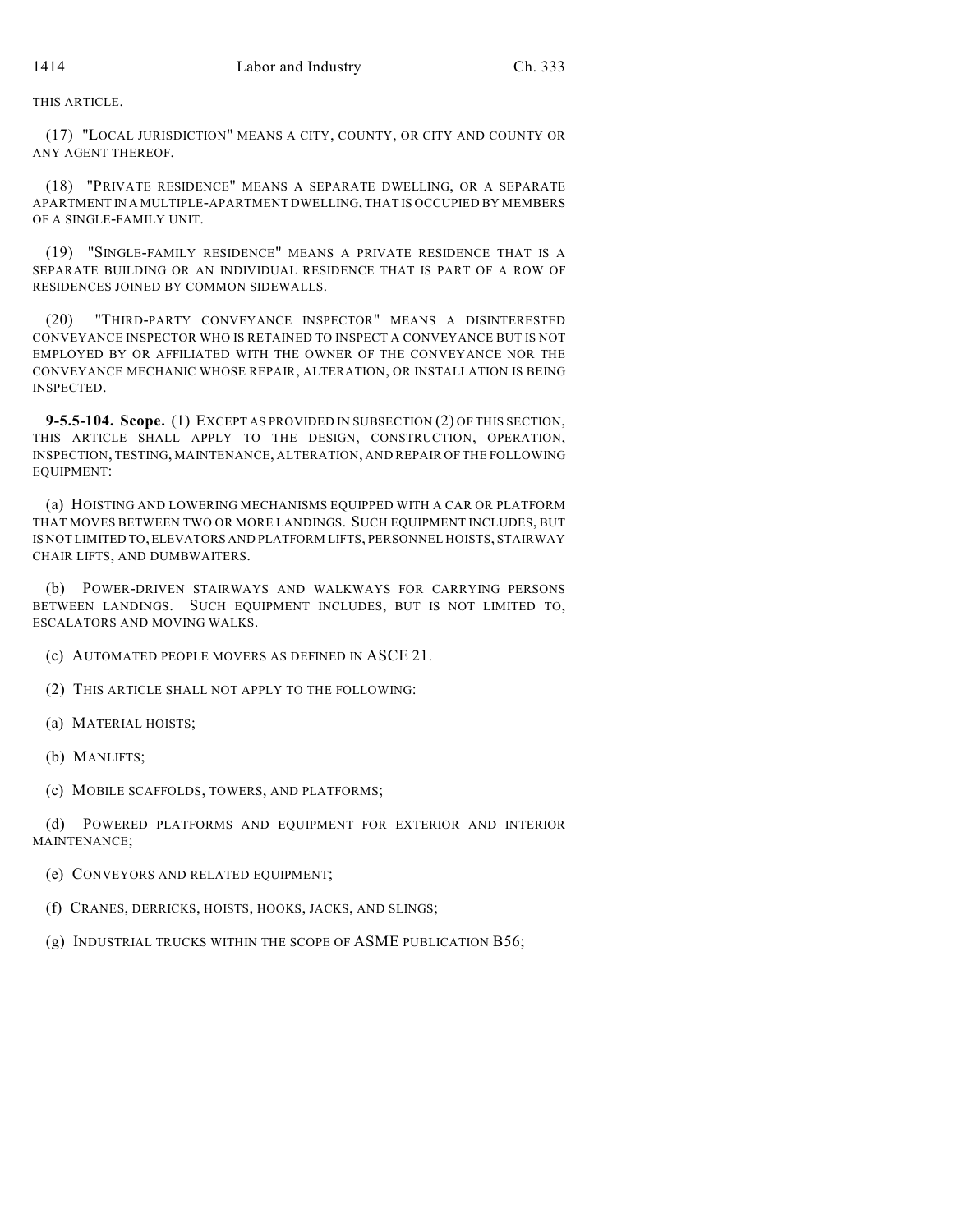(h) ITEMS OF PORTABLE EQUIPMENT THAT ARE NOT PORTABLE ESCALATORS;

(i) TIERING OR PILING MACHINES USED TO MOVE MATERIALS BETWEEN STORAGE LOCATIONS THAT OPERATE ENTIRELY WITHIN ONE STORY;

(j) EQUIPMENT FOR FEEDING OR POSITIONING MATERIALS AT MACHINE TOOLS, PRINTING PRESSES, AND OTHER SIMILAR EQUIPMENT;

(k) SKIP OR FURNACE HOISTS;

(l) WHARF RAMPS;

(m) RAILROAD CAR LIFTS OR DUMPERS;

(n) LINE JACKS, FALSE CARS, SHAFTERS, MOVING PLATFORMS, AND SIMILAR EQUIPMENT USED BY A CERTIFIED CONVEYANCE CONTRACTOR FOR INSTALLING A CONVEYANCE;

(o) CONVEYANCES AT FACILITIES REGULATED BY THE MINE SAFETY AND HEALTH ADMINISTRATION IN THE UNITED STATES DEPARTMENT OF LABOR, OR ITS SUCCESSOR, PURSUANT TO THE "FEDERAL MINE SAFETY AND HEALTH ACT OF 1977", PUB.L. 91-173, CODIFIED AT 30 U.S.C. SEC. 801 ET SEQ., AS AMENDED;

(p) ELEVATORS WITHIN THE FACILITIES OF GAS OR ELECTRIC UTILITIES THAT ARE NOT ACCESSIBLE TO THE PUBLIC;

(q) A PASSENGER TRAMWAY DEFINED IN SECTION 25-5-702, C.R.S.; OR

(r) CONVEYANCES IN A SINGLE-FAMILY RESIDENCE.

(3) THIS ARTICLE SHALL NOT BE CONSTRUED TO PROHIBIT A LOCAL JURISDICTION FROM REGULATING CONVEYANCES IF THE LOCAL JURISDICTION HAS STANDARDS THAT MEET OR EXCEED THE STANDARDS ESTABLISHED BY THIS ARTICLE.

**9-5.5-105. Similar or higher standards authorized.** THIS ARTICLE SHALL NOT BE CONSTRUED TO PREVENT THE USE OF SYSTEMS, METHODS, OR DEVICES OF EQUIVALENT OR SUPERIOR QUALITY, STRENGTH, FIRE RESISTANCE, CODE EFFECTIVENESS, DURABILITY, AND SAFETY TO THOSE REQUIRED BY THIS ARTICLE IF TECHNICAL DOCUMENTATION DEMONSTRATES SUCH EQUIVALENCY OR SUPERIORITY.

**9-5.5-106. License required.** (1) (a) A PERSON SHALL NOT ERECT, CONSTRUCT, ALTER, REPLACE, MAINTAIN, REMOVE, OR DISMANTLE A CONVEYANCE WITHIN A BUILDING OR STRUCTURE UNLESS THE PERSON IS LICENSED AS A CONVEYANCE MECHANIC AND IS WORKING UNDER THE SUPERVISION OF A CERTIFIED CONVEYANCE CONTRACTOR. A PERSON SHALL NOT WIRE A CONVEYANCE UNLESS THE PERSON IS LICENSED AS A CONVEYANCE MECHANIC AND IS WORKING UNDER THE SUPERVISION OF A CERTIFIED CONVEYANCE CONTRACTOR. NO OTHER LICENSE SHALL BE REQUIRED FOR WORK DESCRIBED IN THIS PARAGRAPH (a).

(b) A PERSON SHALL NOT BE REQUIRED TO BE A CERTIFIED CONVEYANCE CONTRACTOR OR LICENSED CONVEYANCE MECHANIC TO REMOVE OR DISMANTLE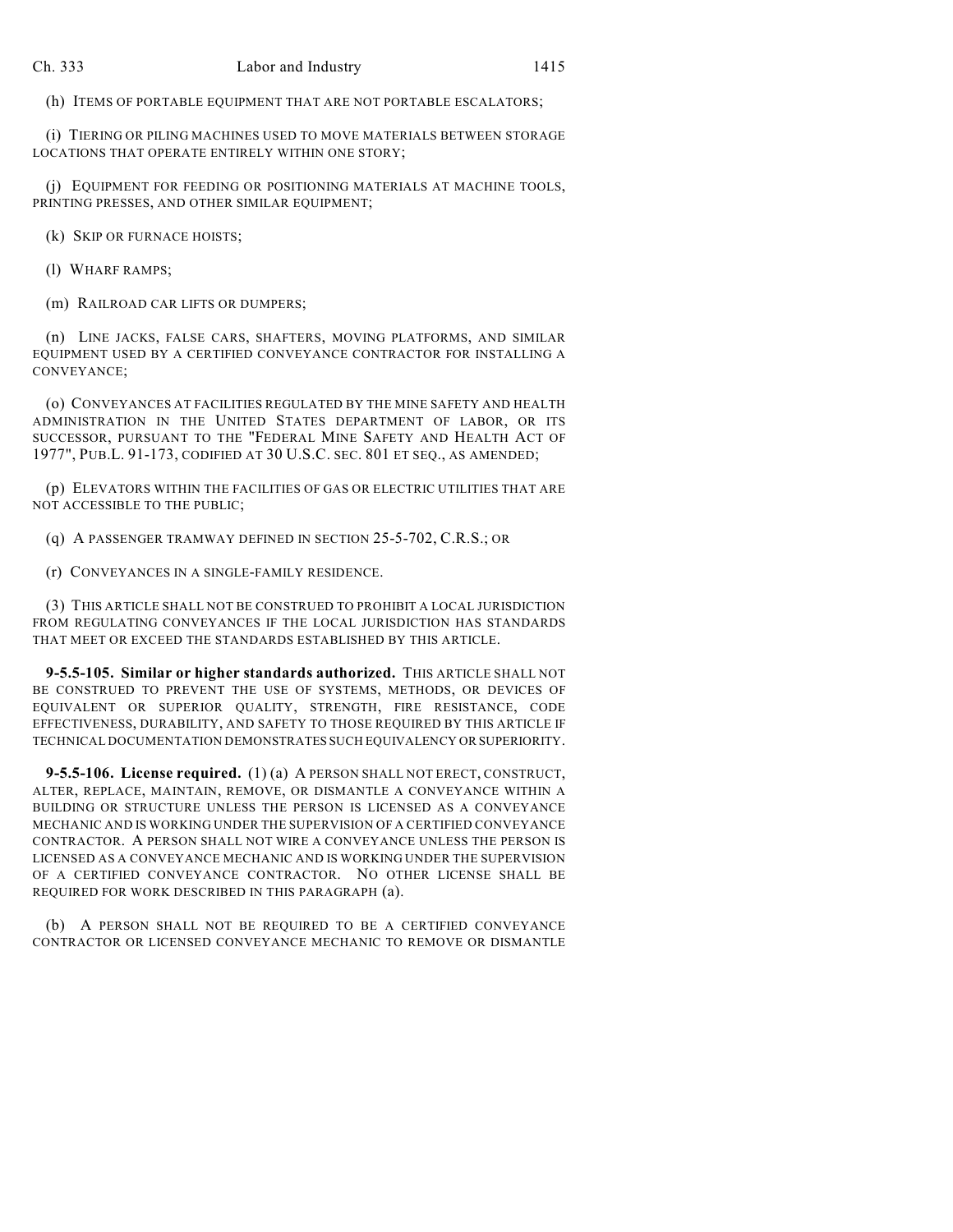CONVEYANCES THAT ARE DESTROYED AS A RESULT OF A COMPLETE DEMOLITION OF A SECURED BUILDING OR STRUCTURE OR WHERE THE HOISTWAY OR WELLWAY IS DEMOLISHED BACK TO THE BASIC SUPPORT STRUCTURE AND NO ACCESS THAT ENDANGERS THE SAFETY OF A PERSON IS PERMITTED.

(c) A CONVEYANCE HELPER OR APPRENTICE SHALL NOT BE REQUIRED TO BE A LICENSED WHEN WORKING UNDER THE SUPERVISION OF A LICENSED CONVEYANCE MECHANIC.

(2) A PERSON SHALL NOT INSPECT A CONVEYANCE WITHIN A BUILDING OR STRUCTURE, INCLUDING BUT NOT LIMITED TO A PRIVATE RESIDENCE, FOR PURPOSES OF THE ISSUANCE OF A CERTIFICATE OF OPERATION UNLESS LICENSED AS A CONVEYANCE INSPECTOR.

**9-5.5-107. License qualifications - contractor - mechanic - inspector - repeal.** (1) (a) TO BE LICENSED, A PERSON SHALL APPLY SOLELY WITH THE ADMINISTRATOR. AN APPLICANT SHALL NOT BE LICENSED AS A CONVEYANCE MECHANIC UNLESS THE APPLICANT POSSESSES A CERTIFICATE OF COMPLETION OF A CONVEYANCE MECHANIC PROGRAM AS APPROVED BY THE ADMINISTRATOR.

(b) IN LIEU OF QUALIFYING PURSUANT TO PARAGRAPH (a) OF THIS SUBSECTION (1), AN APPLICANT SHALL QUALIFY IF THE APPLICANT HOLDS A VALID LICENSE FROM ANOTHER STATE HAVING STANDARDS THAT, AT A MINIMUM, ARE SUBSTANTIALLY SIMILAR TO THOSE IMPOSED BY THIS ARTICLE AS DETERMINED BY THE ADMINISTRATOR.

(c) IN LIEU OF QUALIFYING PURSUANT TO PARAGRAPH (a) OF THIS SUBSECTION (1), AN APPLICANT SHALL QUALIFY IF THE APPLICANT:

(I) HAS PASSED AN EXAMINATION, AS DETERMINED BY THE ADMINISTRATOR, ON THE CODES AND STANDARDS THAT APPLY TO CONVEYANCES; AND

(II) FURNISHES TO THE ADMINISTRATOR ACCEPTABLE EVIDENCE THAT THE APPLICANT WORKED AS A CONVEYANCE MECHANIC FOR AT LEAST THREE YEARS WITHOUT DIRECT SUPERVISION.

(d) (I) IN LIEU OF QUALIFYING PURSUANT TO PARAGRAPH (a) OF THIS SUBSECTION (1), AN APPLICANT WHO FURNISHES TO THE ADMINISTRATOR ACCEPTABLE EVIDENCE THAT THE APPLICANT WORKED AS A CONVEYANCE MECHANIC FOR THREE YEARS PRIOR TO JANUARY 1, 2008, WITHOUT DIRECT SUPERVISION SHALL QUALIFY FOR A CERTIFICATE.

(II) THIS PARAGRAPH (d) IS REPEALED, EFFECTIVE JULY 1, 2008.

(2) (a) AN APPLICANT SHALL NOT BE LICENSED AS A CONVEYANCE INSPECTOR UNLESS THE APPLICANT IS CERTIFIED TO INSPECT CONVEYANCES BY A NATIONALLY RECOGNIZED CONVEYANCE ASSOCIATION.

(b) (I) IN LIEU OF QUALIFYING PURSUANT TO PARAGRAPH (a) OF THIS SUBSECTION (2), AN APPLICANT SHALL QUALIFY IF THE APPLICANT WAS APPOINTED OR DESIGNATED AS A CONVEYANCE INSPECTOR FOR A CITY OR CITY AND COUNTY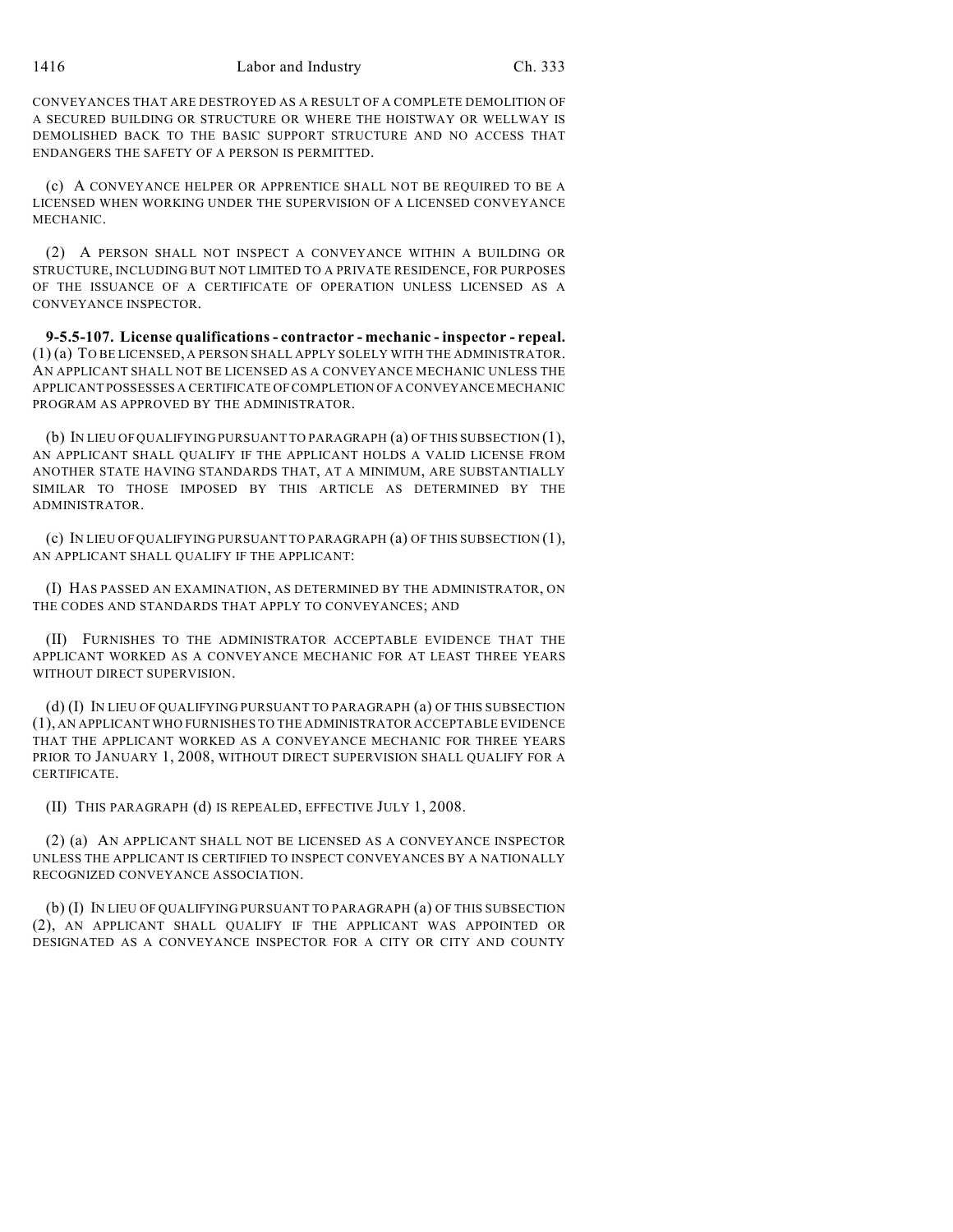#### Ch. 333 Labor and Industry 1417

BEFORE JANUARY 1, 2008. AN APPLICANT WHO QUALIFIES AS A CONVEYANCE INSPECTOR PURSUANT TO THIS PARAGRAPH (b) SHALL NOT REMAIN LICENSED AFTER JULY 1, 2010, UNLESS THE APPLICANT QUALIFIES TO BE LICENSED UNDER PARAGRAPH (a) OF THIS SUBSECTION (2). A LICENSE ISSUED PURSUANT THIS SUBPARAGRAPH (I) SHALL EXPIRE UPON THE LICENSEE TERMINATING EMPLOYMENT WITH THE LOCAL JURISDICTION.

(II) THIS PARAGRAPH (b) IS REPEALED, EFFECTIVE JULY 1, 2011.

(3) (a) A PERSON WHO IS NOT QUALIFIED TO BE A CONVEYANCE CONTRACTOR SHALL NOT BE CERTIFIED AS A CONVEYANCE CONTRACTOR.

(b) TO QUALIFY TO BE A CERTIFIED CONVEYANCE CONTRACTOR, AN APPLICANT SHALL DEMONSTRATE THE FOLLOWING QUALIFICATIONS:

(I) THE APPLICANT SHALL EMPLOY AT LEAST ONE LICENSED CONVEYANCE MECHANIC; AND

(II) THE APPLICANT SHALL COMPLY WITH THE INSURANCE REQUIREMENTS IN SECTION 9-5.5-115.

(c) IN LIEU OF QUALIFYING UNDER PARAGRAPH (b) OF THIS SUBSECTION (3), AN APPLICANT SHALL QUALIFY IF THE APPLICANT POSSESSES A VALID LICENSE OR CERTIFICATE ISSUED BY A STATE HAVING STANDARDS SUBSTANTIALLY EQUIVALENT TO THOSE OF THIS ARTICLE.

**9-5.5-108. Licence - rules - issuance - renewal - fee.** (1) (a) UPON THE ADMINISTRATOR'S APPROVAL OF AN APPLICATION, THE ADMINISTRATOR SHALL LICENSE THE CONVEYANCE CONTRACTOR, CONVEYANCE MECHANIC, OR CONVEYANCE INSPECTOR.

(b) THE ADMINISTRATOR SHALL PROMULGATE RULES REQUIRING A CONVEYANCE MECHANIC TO OBTAIN AT LEAST EIGHT HOURS OF CONTINUING EDUCATION EVERY TWO YEARS.

(2) (a) WHEN AN EMERGENCY EXISTS IN THIS STATE DUE TO A DISASTER, ACT OF GOD, OR WORK STOPPAGE AND THE NUMBER OF CERTIFIED CONVEYANCE MECHANICS IN THE STATE IS INSUFFICIENT TO DEAL WITH THE EMERGENCY, A CERTIFIED CONVEYANCE CONTRACTOR MAY RESPOND AS NECESSARY TO ASSURE THE SAFETY OF THE PUBLIC. A PERSON WHO, IN THE JUDGMENT OF A CERTIFIED CONVEYANCE CONTRACTOR, HAS AN ACCEPTABLE COMBINATION OF DOCUMENTED EXPERIENCE AND EDUCATION TO PERFORM CONVEYANCE WORK WITHOUT DIRECT SUPERVISION SHALL SEEK AN EMERGENCY CONVEYANCE MECHANIC CERTIFICATION FROM THE ADMINISTRATOR WITHIN FIVE BUSINESS DAYS AFTER COMMENCING WORK FOR WHICH CERTIFICATION AS A CONVEYANCE MECHANIC IS REQUIRED.

(b) THE ADMINISTRATOR SHALL ISSUE EMERGENCY CONVEYANCE MECHANIC CERTIFICATIONS PURSUANT TO PARAGRAPH (a) OF THIS SUBSECTION (2). THE CERTIFIED CONVEYANCE CONTRACTOR RECOMMENDING A PERSON FOR AN EMERGENCY CONVEYANCE MECHANIC CERTIFICATION SHALL FURNISH SUCH PROOF OF THE PERSON'S COMPETENCY AS THE ADMINISTRATOR MAY REQUIRE.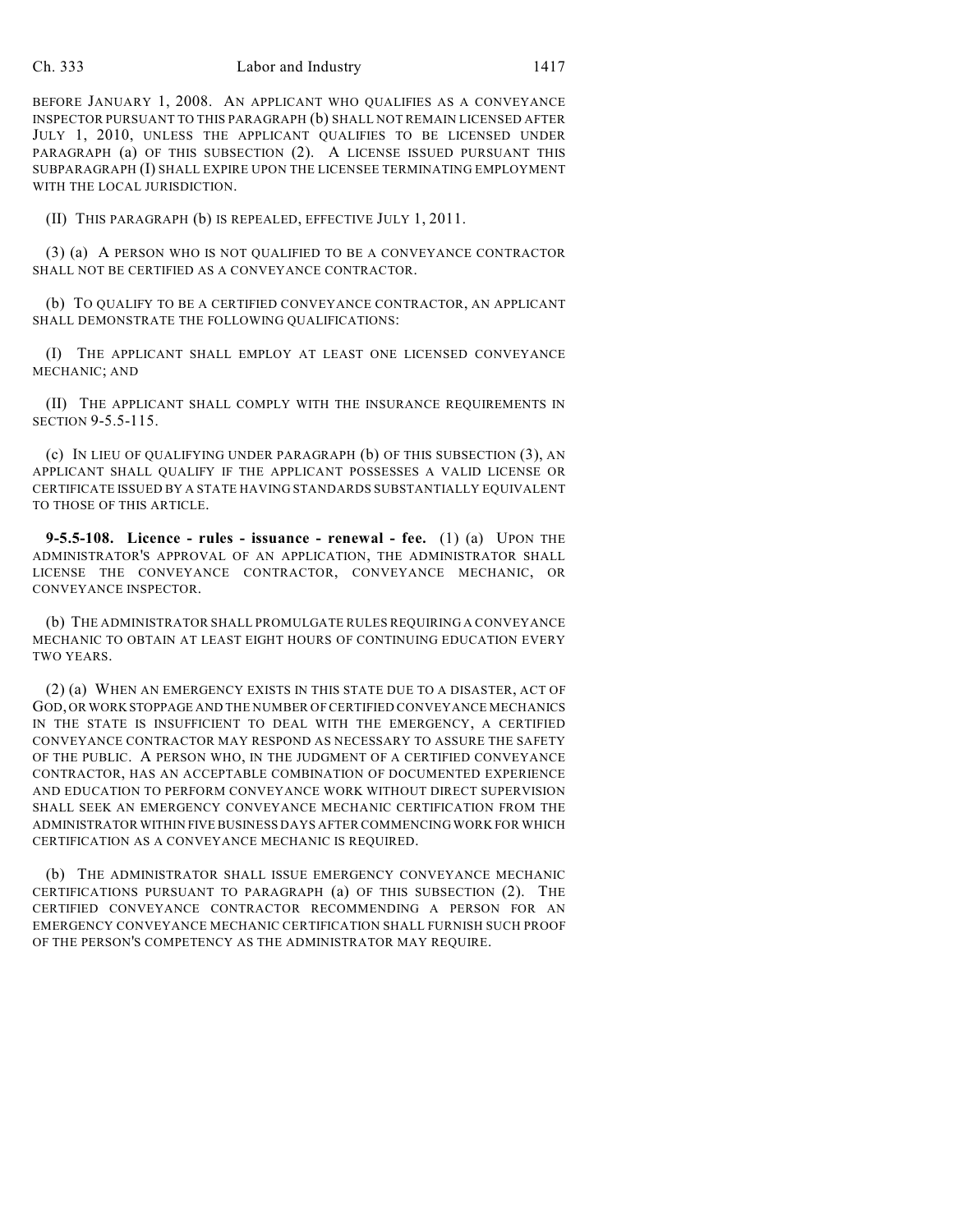#### 1418 Labor and Industry Ch. 333

(c) EACH EMERGENCY CONVEYANCE MECHANIC CERTIFICATION SHALL BE, AND SHALL STATE THAT IT IS, VALID FOR SIXTY DAYS AFTER THE DATE OF ISSUANCE AND FOR SUCH PARTICULAR CONVEYANCES OR GEOGRAPHICAL AREAS AS THE ADMINISTRATOR MAY DESIGNATE. SUCH CERTIFICATION SHALL ENTITLE THE HOLDER TO THE RIGHTS OF A CERTIFIED CONVEYANCE MECHANIC. THE ADMINISTRATOR SHALL RENEW AN EMERGENCY CONVEYANCE MECHANIC CERTIFICATION DURING THE EXISTENCE OF AN EMERGENCY. NO FEE SHALL BE CHARGED FOR THE ISSUANCE OR RENEWAL OF AN EMERGENCY CONVEYANCE MECHANIC CERTIFICATION.

(3) (a) A CERTIFIED CONVEYANCE CONTRACTOR SHALL NOTIFY THE ADMINISTRATOR WHEN THERE ARE NO CERTIFIED CONVEYANCE MECHANICS AVAILABLE TO PERFORM CONVEYANCE WORK. THE CERTIFIED CONVEYANCE CONTRACTOR MAY REQUEST THAT THE ADMINISTRATOR ISSUE A TEMPORARY CONVEYANCE MECHANIC CERTIFICATION TO A PERSON WHO, IN THE JUDGMENT OF THE CERTIFIED CONVEYANCE CONTRACTOR, HAS AN ACCEPTABLE COMBINATION OF DOCUMENTED EXPERIENCE AND EDUCATION TO PERFORM CONVEYANCE WORK WITHOUT DIRECT SUPERVISION. ANY SUCH PERSON SHALL IMMEDIATELY SEEK A TEMPORARY CONVEYANCE MECHANIC CERTIFICATION FROM THE ADMINISTRATOR AND SHALL PAY SUCH FEE AS THE ADMINISTRATOR SHALL DETERMINE.

(b) EACH SUCH CERTIFICATION SHALL BE, AND SHALL STATE THAT IT IS, VALID FOR THIRTY DAYS AFTER THE DATE OF ISSUANCE AND WHILE EMPLOYED BY THE CERTIFIED CONVEYANCE CONTRACTOR WHO CERTIFIED THE INDIVIDUAL AS QUALIFIED. THE CERTIFICATION SHALL BE RENEWABLE AS LONG AS THERE IS A SHORTAGE OF LICENSED CONVEYANCE MECHANICS.

(4) EXCEPT FOR CERTIFIED INSPECTORS WHO QUALIFIED DURING THE IMMEDIATELY PRECEDING TWELVE MONTHS, THE ADMINISTRATOR SHALL NOT RENEW A CERTIFICATION ISSUED UNDER THIS SECTION UNLESS THE PERSON MEETS THE QUALIFICATIONS FOR CERTIFICATION UNDER SECTION 9-5.5-107.

(5) THE ADMINISTRATOR SHALL ESTABLISH AND COLLECT ANNUAL FEES FOR LICENSES ISSUED PURSUANT TO THIS SECTION. THE FEES SHALL BE IN AN AMOUNT TO OFFSET THE DIRECT AND INDIRECT COSTS OF ADMINISTERING THIS ARTICLE.

**9-5.5-109. License discipline.** (1) A CERTIFICATION ISSUED PURSUANT TO THIS ARTICLE MAY BE SUSPENDED OR REVOKED UPON A FINDING BY THE ADMINISTRATOR OF ANY OF THE FOLLOWING:

(a) A FALSE STATEMENT IN THE APPLICATION CONCERNING A MATERIAL MATTER;

(b) FRAUD, MISREPRESENTATION, OR BRIBERY IN APPLYING FOR CERTIFICATION;

(c) FAILURE TO NOTIFY THE ADMINISTRATOR AND THE OWNER OR LESSEE OF A CONVEYANCE OF A CONDITION NOT IN COMPLIANCE WITH THIS ARTICLE; OR

(d) A VIOLATION OF ANY PROVISION OF THIS ARTICLE OR OF ANY RULE ADOPTED PURSUANT TO THIS ARTICLE.

(2) THE SUSPENSION OR REVOCATION OF A LICENSE SHALL BE MADE AS A RESULT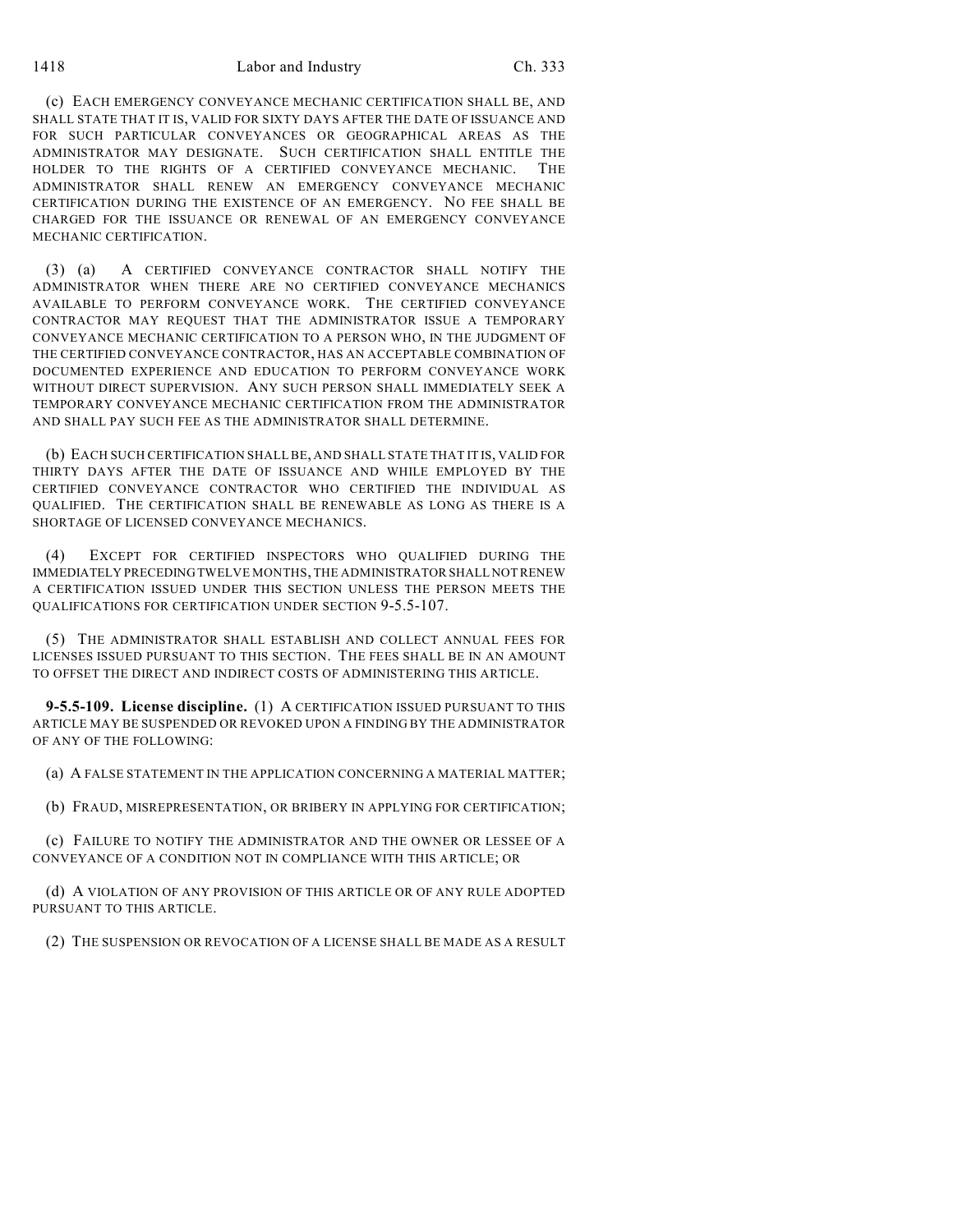OF A NOTICE OF VIOLATION IN ACCORDANCE WITH SECTION 8-20-104, C.R.S.

(3) THE ADMINISTRATOR SHALL NOT ISSUE A LICENSE TO A PERSON WHOSE LICENSE HAS BEEN REVOKED WITHIN THE LAST TWO YEARS.

**9-5.5-110. Accident reports.** THE OWNER SHALL REPORT TO THE ADMINISTRATOR OR AN APPROVED LOCAL JURISDICTION, WITHIN TWENTY-FOUR HOURS, ANY ACCIDENT THAT RESULTS IN SERIOUS INJURY TO AN INDIVIDUAL.

**9-5.5-111. Registration of existing conveyances - fund.** (1) ON OR BEFORE AUGUST 1, 2008, THE OWNER OR LESSEE OF EVERY EXISTING CONVEYANCE SHALL REGISTER THE CONVEYANCE WITH THE ADMINISTRATOR. THE REGISTRATION SHALL INCLUDE THE TYPE, RATED LOAD AND SPEED, NAME OF MANUFACTURER, LOCATION, INTENDED PURPOSE FOR USE, AND SUCH ADDITIONAL INFORMATION AS THE ADMINISTRATOR MAY REQUIRE. CONVEYANCES CONSTRUCTED OR COMPLETED AFTER JULY 1, 2008, SHALL BE REGISTERED BEFORE THEY ARE PLACED IN SERVICE.

(2) (a) THE ADMINISTRATOR SHALL SET ANNUAL FEES ON CONVEYANCES FOR WHICH THE ADMINISTRATOR HAS ISSUED THE CURRENT CERTIFICATE OF OPERATION IN AN AMOUNT NECESSARY TO OFFSET THE COSTS OF REGISTRATION AND OF THE ADMINISTRATION OF THIS ARTICLE IN ACCORDANCE WITH SECTION 24-4-104,C.R.S.

(b) FEES COLLECTED PURSUANT TO THIS ARTICLE SHALL BE TRANSMITTED TO THE STATE TREASURER, WHO SHALL CREDIT THE SAME TO THE CONVEYANCE SAFETY FUND, REFERRED TO IN THIS ARTICLE AS THE "FUND", WHICH IS HEREBY CREATED IN THE STATE TREASURY. MONEYS IN THE FUND SHALL BE SUBJECT TO ANNUAL APPROPRIATION BY THE GENERAL ASSEMBLY AND SHALL BE USED TO IMPLEMENT THIS ARTICLE. THE MONEYS IN THE FUND AND INTEREST EARNED ON THE MONEYS IN THE FUND SHALL NOT REVERT TO THE GENERAL FUND OR BE TRANSFERRED TO ANY OTHER FUND AND SHALL BE EXEMPT FROM SECTION 24-75-402, C.R.S.

**9-5.5-112. Compliance.** (1) THE ADMINISTRATOR SHALL PROMULGATE RULES FOR THE CONSTRUCTION, ALTERATION, REPAIR, SERVICE, AND MAINTENANCE OF CONVEYANCES. SUCH RULES SHALL CONFORM, WITHIN SIX MONTHS AFTER THE EFFECTIVE DATE OF THE STANDARDS, TO THE FOLLOWING STANDARDS:

- (a) ASCE 21;
- (b) ASME A17.1;
- (c) ASME A17.3; AND
- (d) ASME A18.1.

(2) THE ADMINISTRATOR SHALL DETERMINE WHETHER A LOCAL JURISDICTION'S STANDARDS ARE EQUAL TO OR GREATER THAN THOSE OF THIS ARTICLE. IF SO, THEN THE ADMINISTRATOR SHALL ENTER INTO A MEMORANDUM OF AGREEMENT WITH THE LOCAL JURISDICTION THAT APPROVES THE JURISDICTION'S AUTHORITY TO REGULATE CONVEYANCES.

## **9-5.5-113. Conveyance - installation and repair.** (1) A CONVEYANCE SHALL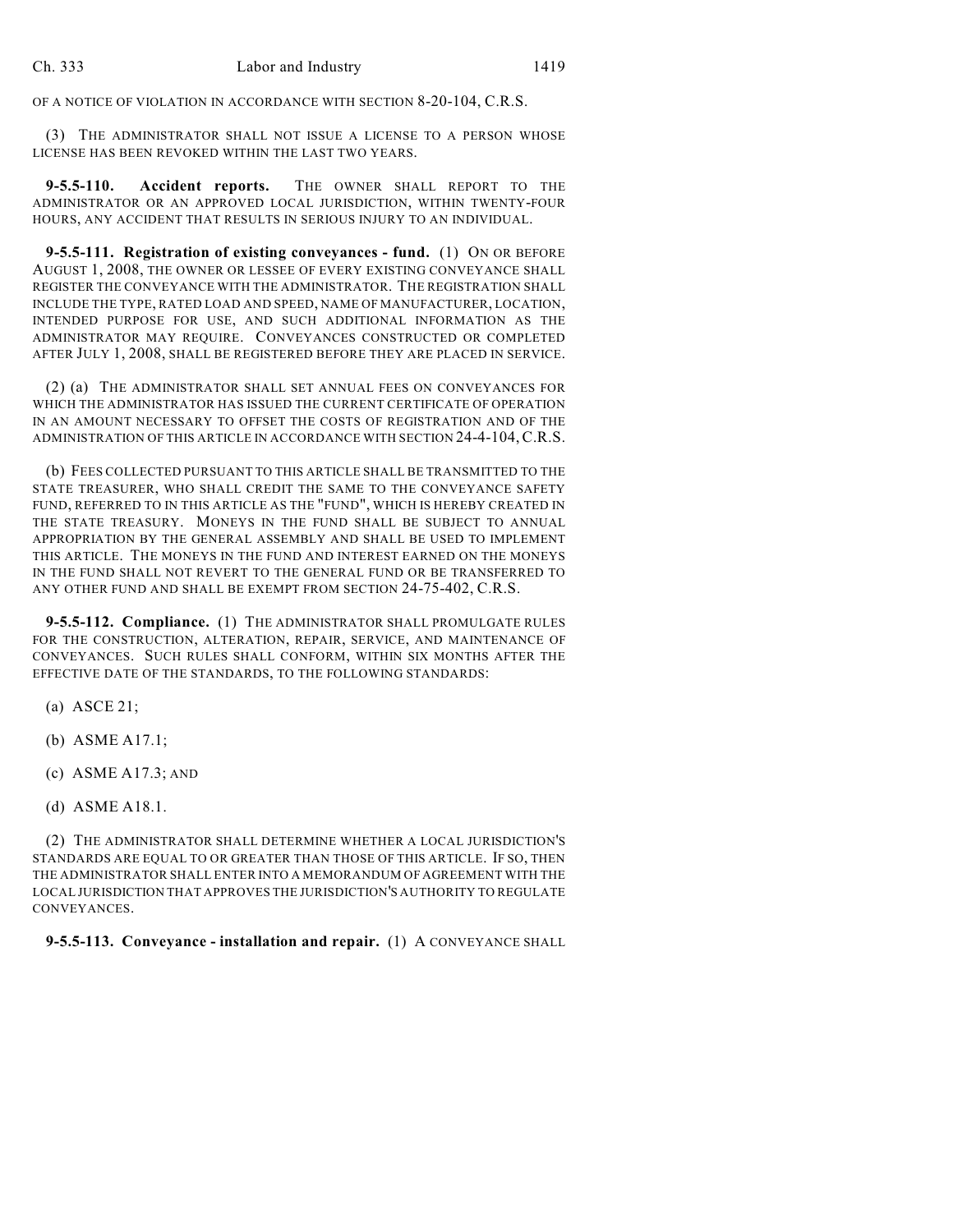NOT BE ERECTED, CONSTRUCTED, INSTALLED, OR ALTERED WITHIN A BUILDING OR STRUCTURE UNLESS IT CONFORMS TO THE RULES ADOPTED BY THE ADMINISTRATOR UNDER THIS ARTICLE AND THE WORK IS PERFORMED BY A CERTIFIED CONVEYANCE CONTRACTOR.

(2) A CONVEYANCE SHALL NOT BE ERECTED, CONSTRUCTED, OR INSTALLED WITHIN A BUILDING OR STRUCTURE UNLESS A NOTICE HAS BEEN SENT TO THE ADMINISTRATOR OR APPROVED LOCAL JURISDICTION AND THE ADMINISTRATOR OR APPROVED LOCAL JURISDICTION HAS APPROVED THE CONSTRUCTION. THE NOTICE SHALL INCLUDE THE CONSTRUCTION PLANS AND SHALL BE SENT AT LEAST THIRTY DAYS BEFORE SUCH CONSTRUCTION.

**9-5.5-114. New installations - annual inspections and registrations - rules.** (1) (a) AFTER INSTALLATION OF ANY NEW CONVEYANCE, THE OWNER OR LESSEE OF THE PROPERTY WHERE THE CONVEYANCE IS LOCATED SHALL CERTIFY THAT A LICENSED THIRD-PARTY CONVEYANCE INSPECTOR HAS DETERMINED THAT THE CONVEYANCE IS SAFE AND COMPLIES WITH ANY RULES ADOPTED BY THE ADMINISTRATOR OR APPROVED LOCAL JURISDICTION. UPON SUCH CERTIFICATION, THE ADMINISTRATOR OR APPROVED LOCAL JURISDICTION SHALL ISSUE A CERTIFICATE OF OPERATION FOR THE CONVEYANCE.

(b) A CONVEYANCE SHALL NOT BE OPERATED UNLESS THE PROPERTY OWNER OR LESSEE OBTAINS A CERTIFICATE OF OPERATION FROM THE ADMINISTRATOR OR APPROVED LOCAL JURISDICTION.

(c) A FEE IN AN AMOUNT DETERMINED BY THE ADMINISTRATOR SHALL BE PAID FOR A CERTIFICATE OF OPERATION ISSUED BY THE ADMINISTRATOR. THE ADMINISTRATOR SHALL SET SUCH FEE IN ACCORDANCE WITH SECTION 24-4-104, C.R.S., TO APPROXIMATE THE ACTUAL COST OF ISSUING A CERTIFICATE OF OPERATION.

(2) UPON REQUEST, THE ADMINISTRATOR SHALL PROVIDE NOTICE TO THE OWNER OF A PRIVATE RESIDENCE WHERE A CONVEYANCE IS LOCATED WITH RELEVANT INFORMATION ABOUT CONVEYANCE SAFETY REQUIREMENTS. THE PENALTY PROVISIONS OF THIS ARTICLE SHALL NOT APPLY TO PRIVATE RESIDENCE OWNERS.

(3) THE ADMINISTRATOR SHALL PROMULGATE RULES REQUIRING THE OWNER OF THE CONVEYANCE TO HAVE IT PERIODICALLY INSPECTED BY A THIRD-PARTY CONVEYANCE INSPECTOR AND THE PERIODIC EXPIRATION OF CERTIFICATES OF OPERATION.

**9-5.5-115. Insurance.** (1) EACH CONVEYANCE CONTRACTOR SHALL SUBMIT TO THE ADMINISTRATOR AN INSURANCE POLICY, CERTIFICATE OF INSURANCE, OR CERTIFIED COPY OF EITHER ISSUED BY AN INSURANCE COMPANY AUTHORIZED TO DO BUSINESS IN COLORADO. SUCH POLICY SHALL PROVIDE GENERAL LIABILITY COVERAGE OF AT LEAST ONE MILLION DOLLARS FOR THE INJURY OR DEATH OF EACH PERSON IN EACH OCCURRENCE AND COVERAGE FOR AT LEAST FIVE HUNDRED THOUSAND DOLLARS FOR PROPERTY DAMAGE IN EACH OCCURRENCE. IN ADDITION, A CONVEYANCE CONTRACTOR SHALL SUBMIT EVIDENCE OF THE INSURANCE COVERAGE MANDATED BY THE "WORKERS' COMPENSATION ACT OF COLORADO", ARTICLES 40 TO 47 OF TITLE 8, C.R.S.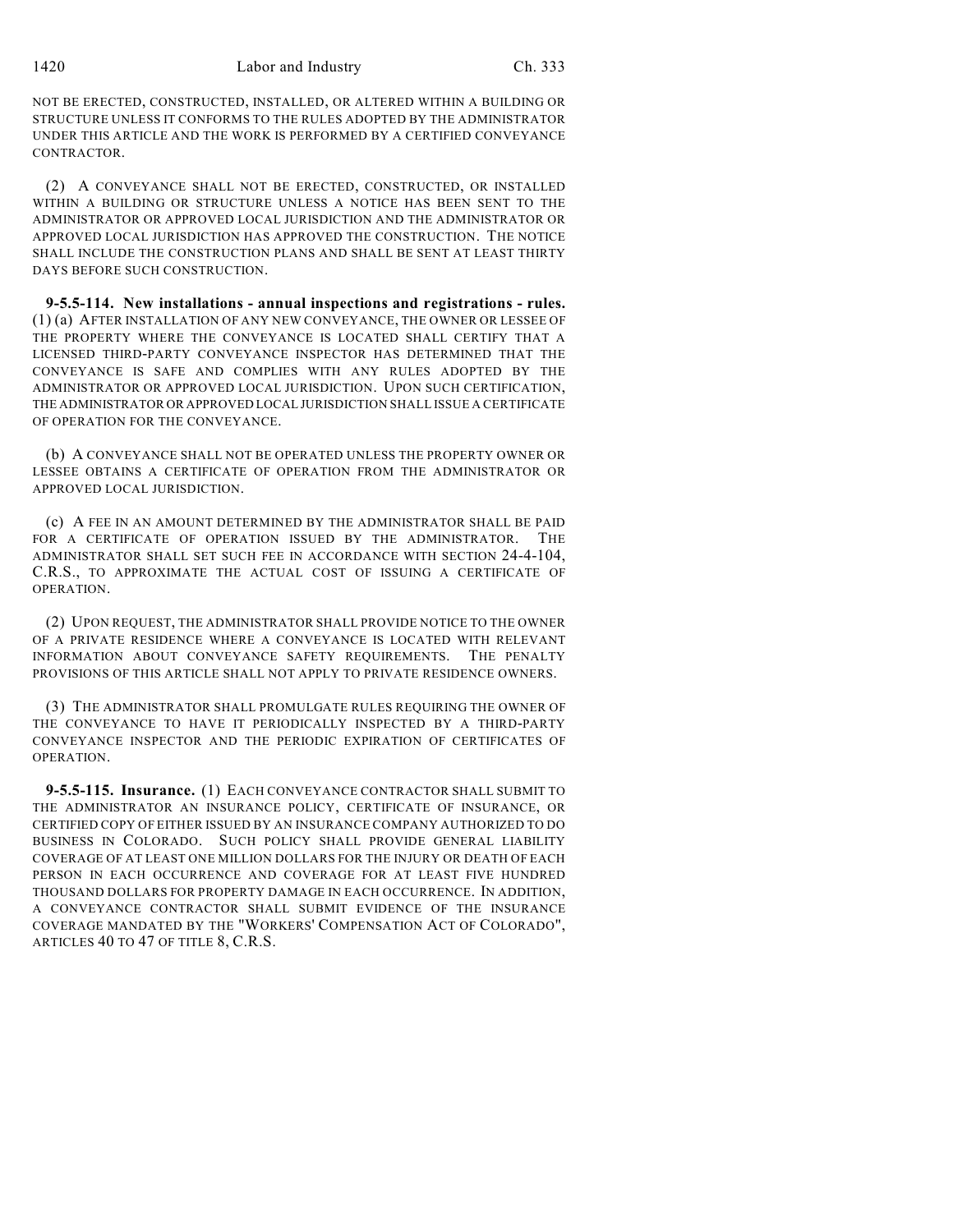#### Ch. 333 Labor and Industry 1421

(2) CERTIFIED CONVEYANCE INSPECTORS SHALL SUBMIT TO THE ADMINISTRATOR AN INSURANCE POLICY, CERTIFICATE OF INSURANCE, OR CERTIFIED COPY OF EITHER ISSUED BY AN INSURANCE COMPANY AUTHORIZED TO DO BUSINESS IN COLORADO. SUCH POLICY SHALL PROVIDE GENERAL LIABILITY COVERAGE OF AT LEAST ONE MILLION DOLLARS FOR THE INJURY OR DEATH OF EACH PERSON IN EACH OCCURRENCE AND COVERAGE FOR AT LEAST FIVE HUNDRED THOUSAND DOLLARS FOR PROPERTY DAMAGE IN EACH OCCURRENCE.

(3) THE ADMINISTRATOR SHALL NOT CERTIFY A CONVEYANCE CONTRACTOR OR CONVEYANCE INSPECTOR UNLESS THE APPLICANT HAS DELIVERED THE POLICY, CERTIFIED COPY, OR CERTIFICATE OF INSURANCE REQUIRED BY THIS SECTION IN A FORM APPROVED BY THE ADMINISTRATOR. A CERTIFIED CONVEYANCE CONTRACTOR OR CONVEYANCE INSPECTOR SHALL NOTIFY THE ADMINISTRATOR AT LEAST TEN DAYS BEFORE A MATERIAL ALTERATION, AMENDMENT, OR CANCELLATION OF A POLICY IS MADE.

**9-5.5-116. Enforcement - rules.** (1) THE ADMINISTRATOR MAY ADOPT RULES TO ADMINISTER AND ENFORCE THIS ARTICLE. THE ADMINISTRATOR MAY USE CERTIFIED CONVEYANCE INSPECTORS FOR ANY INVESTIGATION OF AN ALLEGED VIOLATION OF THE RULES OR THIS ARTICLE. THE ADMINISTRATOR MAY APPOINT AN ADVISORY BOARD TO ASSIST IN THE FORMULATION OF RULES AUTHORIZED BY THIS SECTION.

(2) A PERSON MAY REQUEST AN INVESTIGATION INTO AN ALLEGED VIOLATION OF THE RULES OR THIS ARTICLE, OR OF A DANGER POSED BY ANY CONVEYANCE, BY GIVING NOTICE TO THE ADMINISTRATOR OF SUCH VIOLATION OR DANGER. SUCH NOTICE SHALL BE IN WRITING, SHALL SET FORTH WITH REASONABLE PARTICULARITY THE GROUNDS FOR THE NOTICE, AND SHALL BE SIGNED BY THE PERSON MAKING THE REQUEST. UPON THE REQUEST OF A PERSON SIGNING THE NOTICE, SUCH PERSON'S NAME SHALL NOT APPEAR ON ANY COPY OF SUCH NOTICE OR ANY RECORD PUBLISHED, RELEASED, OR MADE AVAILABLE.

(3) UPON RECEIPT OF SUCH NOTIFICATION, IF THE ADMINISTRATOR DETERMINES THAT THERE ARE REASONABLE GROUNDS TO BELIEVE THAT SUCH VIOLATION OR DANGER EXISTS, THE ADMINISTRATOR SHALL INVESTIGATE IN ACCORDANCE WITH THIS ARTICLE TO DETERMINE IF SUCH VIOLATION OR DANGER EXISTS. IF THE ADMINISTRATOR DETERMINES THAT THERE ARE NO REASONABLE GROUNDS TO BELIEVE THAT A VIOLATION OR DANGER EXISTS, THE ADMINISTRATOR SHALL NOTIFY THE PARTY IN WRITING OF SUCH DETERMINATION.

**9-5.5-117. Liability.** THIS ARTICLE SHALL NOT BE CONSTRUED TO RELIEVE OR LESSEN THE RESPONSIBILITY OR LIABILITY OF A PERSON OWNING, OPERATING, CONTROLLING, MAINTAINING, ERECTING, CONSTRUCTING, INSTALLING, ALTERING, INSPECTING, TESTING, OR REPAIRING A CONVEYANCE FOR DAMAGES TO PERSON OR PROPERTY CAUSED BY A DEFECT, NOR DOES THE STATE OF COLORADO ASSUME ANY SUCH LIABILITY OR RESPONSIBILITY BY THE ADOPTION OR ENFORCEMENT OF THIS ARTICLE.

**9-5.5-118. Criminal penalties.** A PERSON WHO VIOLATES SECTION 9-5.5-106 OR 9-5.5-111 COMMITS A CLASS 3 MISDEMEANOR AND, UPON CONVICTION, SHALL BE PUNISHED AS PROVIDED IN SECTION 18-1.3-501, C.R.S.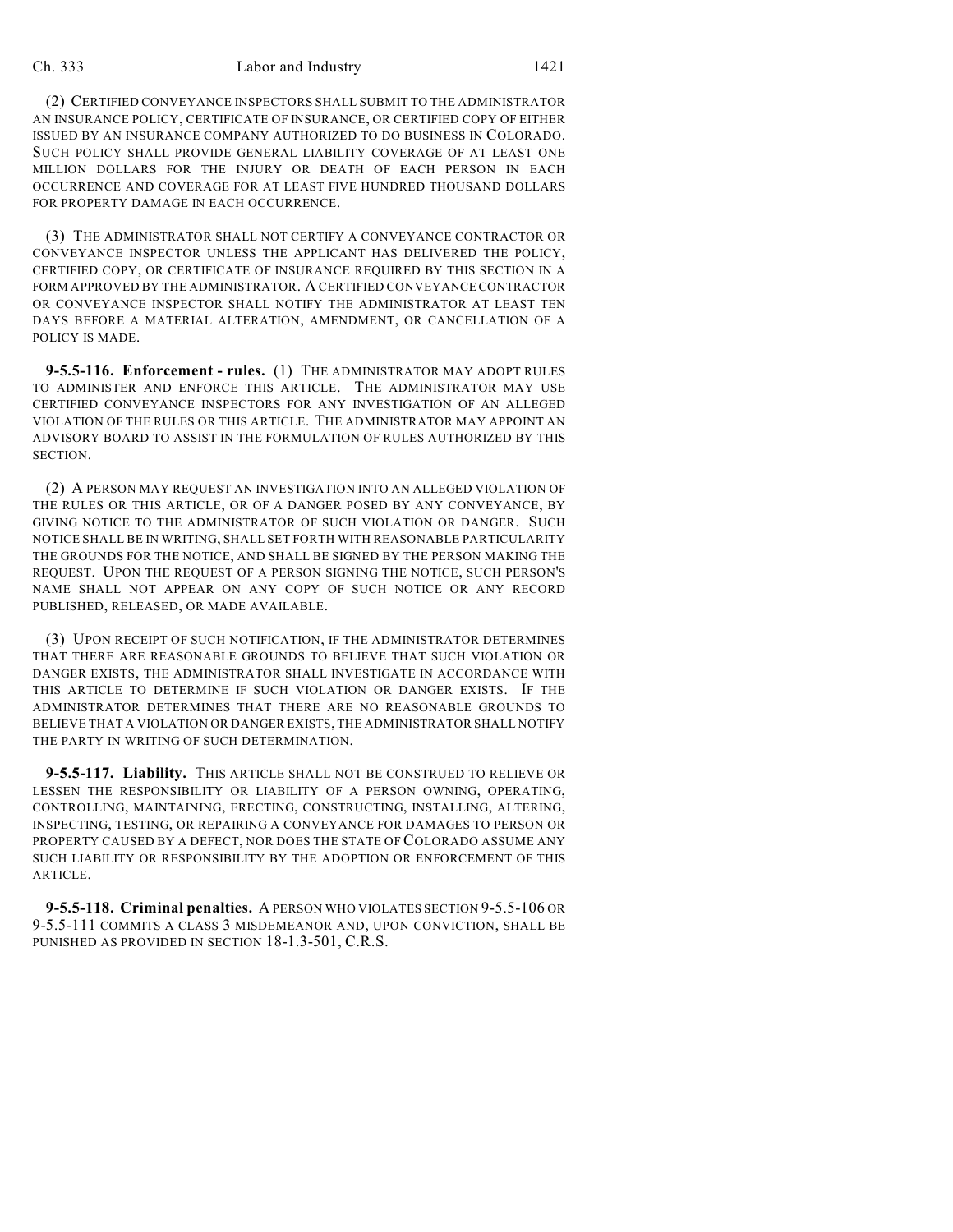**9-5.5-119. Dangerous conveyance - administrative orders.** (1) (a) IF, UPON THE INSPECTION OF A CONVEYANCE, THE CONVEYANCE IS FOUND TO BE IN A DANGEROUS CONDITION, AN IMMEDIATE HAZARD TO THOSE RIDING OR USING IT, OR DESIGNED OR OPERATED IN AN INHERENTLY DANGEROUS MANNER, THE CERTIFIED CONVEYANCE INSPECTOR SHALL NOTIFY:

(I) THE OWNER;

(II) THE APPROVED LOCAL JURISDICTION; AND

(III) IF THE CONVEYANCE IS NOT WITHIN AN APPROVED LOCAL JURISDICTION, THE ADMINISTRATOR.

(b) UPON BEING NOTIFIED PURSUANT TO PARAGRAPH (a) OF THIS SUBSECTION (1), THE ADMINISTRATOR OR APPROVED LOCAL JURISDICTION SHALL ORDER SUCH ALTERATIONS OR ADDITIONS AS MAY BE DEEMED NECESSARY TO ELIMINATE THE DANGER.

(2) (a) IN LIEU OF REPAIRING OR ALTERING A DANGEROUS CONVEYANCE PURSUANT TO SUBSECTION (1) OF THIS SECTION, AN OWNER OR A LESSEE MAY HAVE THE CONVEYANCE MADE DORMANT. A DORMANT CONVEYANCE SHALL NOT BE USED UNTIL IT IS MADE SAFE IN COMPLIANCE WITH THIS ARTICLE. IN ORDER TO QUALIFY UNDER THIS SUBSECTION (2), THE OWNER OR LESSEE OF A DORMANT CONVEYANCE SHALL:

(I) REMOVE THE FUSES AND LOCK THE MAINLINE DISCONNECT SWITCH IN THE "OFF" POSITION;

(II) PARK THE CAR AND CLOSE AND LATCH THE HOISTWAY DOORS;

(III) HAVE A CERTIFIED CONVEYANCE INSPECTOR PLACE A WIRE SEAL ON THE MAINLINE DISCONNECT SWITCH; AND

(IV) PREVENT THE CONVEYANCE FROM BEING USED.

(b) A CONVEYANCE SHALL NOT BE MADE DORMANT FOR MORE THAN FIVE YEARS. UPON MAKING A CONVEYANCE DORMANT, A CERTIFIED CONVEYANCE INSPECTOR SHALL REPORT THE FACT TO THE ADMINISTRATOR.

**9-5.5-120. Repeal of article.** THIS ARTICLE IS REPEALED, EFFECTIVE JULY 1, 2017. PRIOR TO SUCH REPEAL, THE FUNCTIONS OF THE ADMINISTRATOR SHALL BE SUBJECT TO REVIEW PURSUANT TO SECTION 24-34-104, C.R.S.

**SECTION 2.** 8-20-104 (2) (a), Colorado Revised Statutes, is amended to read:

**8-20-104. Enforcement of law - penalties - definitions.** (2) (a) The director may issue a notice of violation to a person who is believed to have violated this article, section 22-32-124 or 23-71-122, C.R.S.,  $\sigma$ r rules promulgated pursuant to this article, ARTICLE 5.5 OF TITLE 9, C.R.S., OR RULES PROMULGATED PURSUANT TO ARTICLE 5.5 OF TITLE 9, C.R.S. The notice shall be delivered to the alleged violator personally, by certified mail, return receipt requested, or by any means that verifies